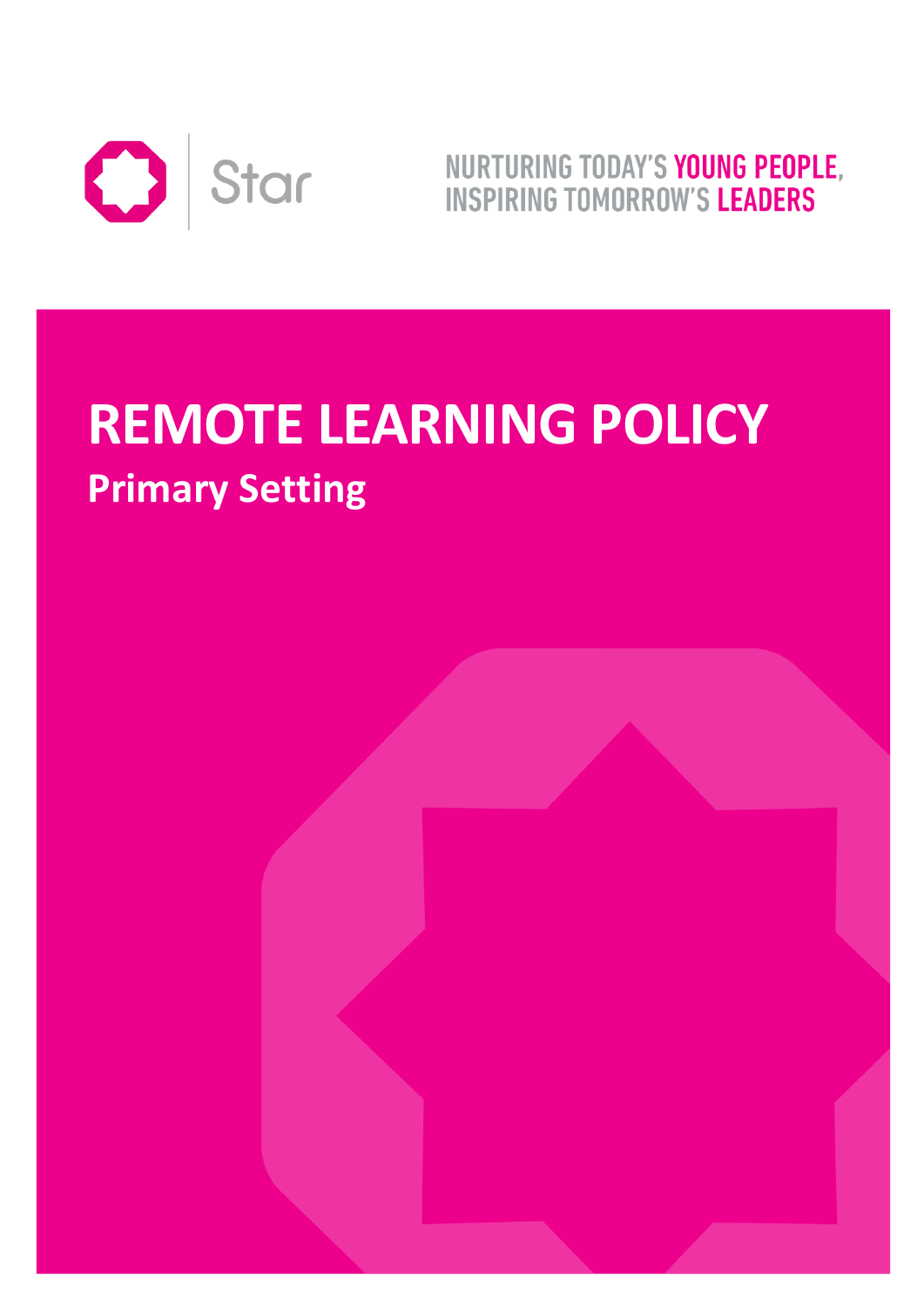

## **Document control**

| This document has been<br>approved for operation within: | All Trust Primary Schools |
|----------------------------------------------------------|---------------------------|
| Date of last review                                      | November 2020             |
| Date of next review                                      | November 2022             |
| <b>Review period</b>                                     | 2 Years                   |
| <b>Status</b>                                            | <b>Trust Requirement</b>  |
| Owner                                                    | <b>Star Academies</b>     |
| <b>Version</b>                                           | 1                         |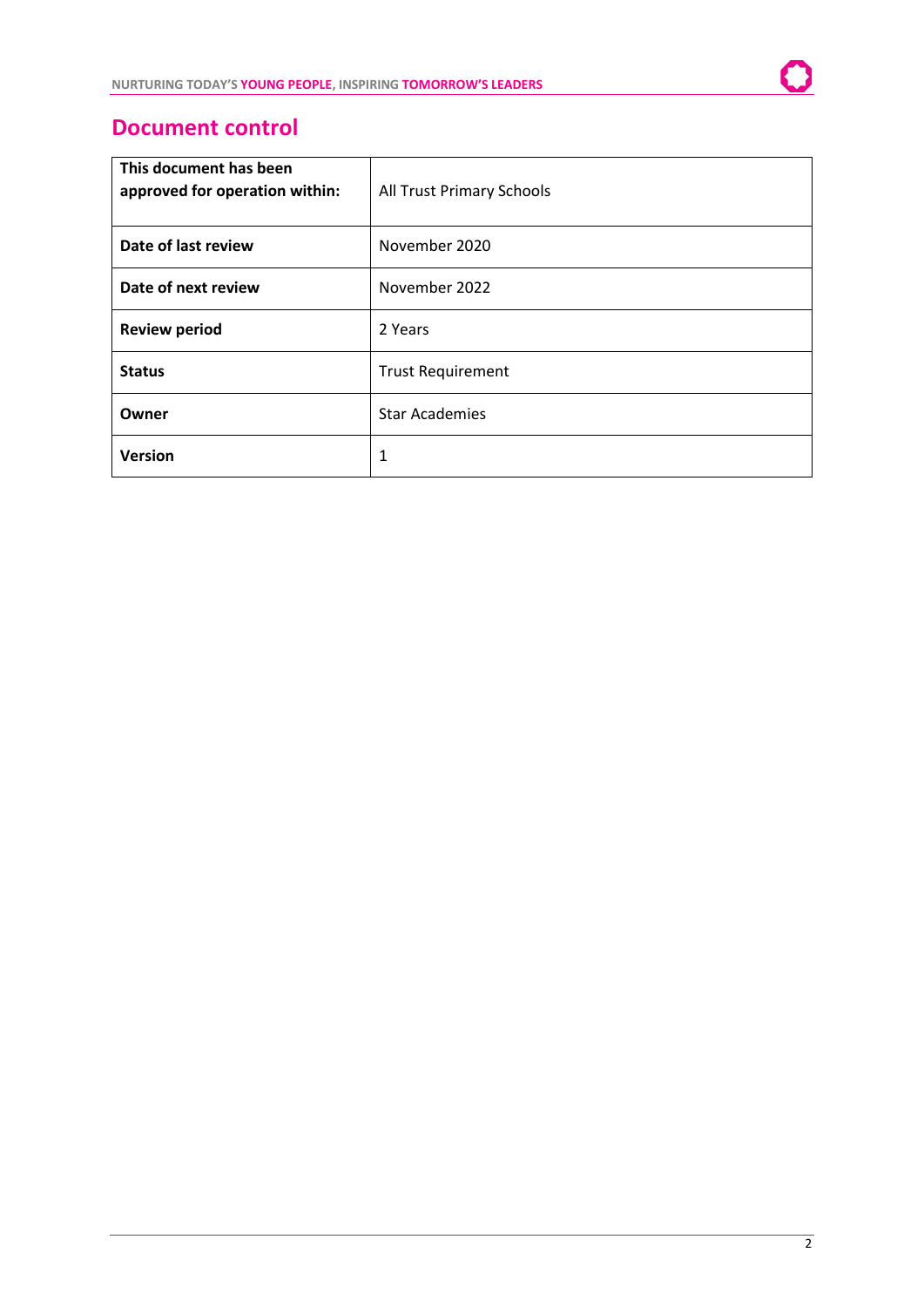# **Contents**

| Scenario where Reception/Year 1 child/ children are self-isolating and learning from home, but    |
|---------------------------------------------------------------------------------------------------|
| Scenario where the Reception /Year 1 teacher is self-isolating and teaching from home. Pupils are |
| Scenario where the Reception / Year 1 teacher(s) and all pupils are all self-isolating            |
| Years 2-6 Simultaneous learning where child/children are self-isolating and learning from home,   |
| Years 2-6 Flex learning where the teacher is self-isolating and teaching from home - pupils are   |
| Years 2-6 Fully online teaching where the whole class bubble and teacher are at home self-        |
|                                                                                                   |
|                                                                                                   |
|                                                                                                   |
|                                                                                                   |
|                                                                                                   |
|                                                                                                   |
|                                                                                                   |
|                                                                                                   |
|                                                                                                   |
|                                                                                                   |
|                                                                                                   |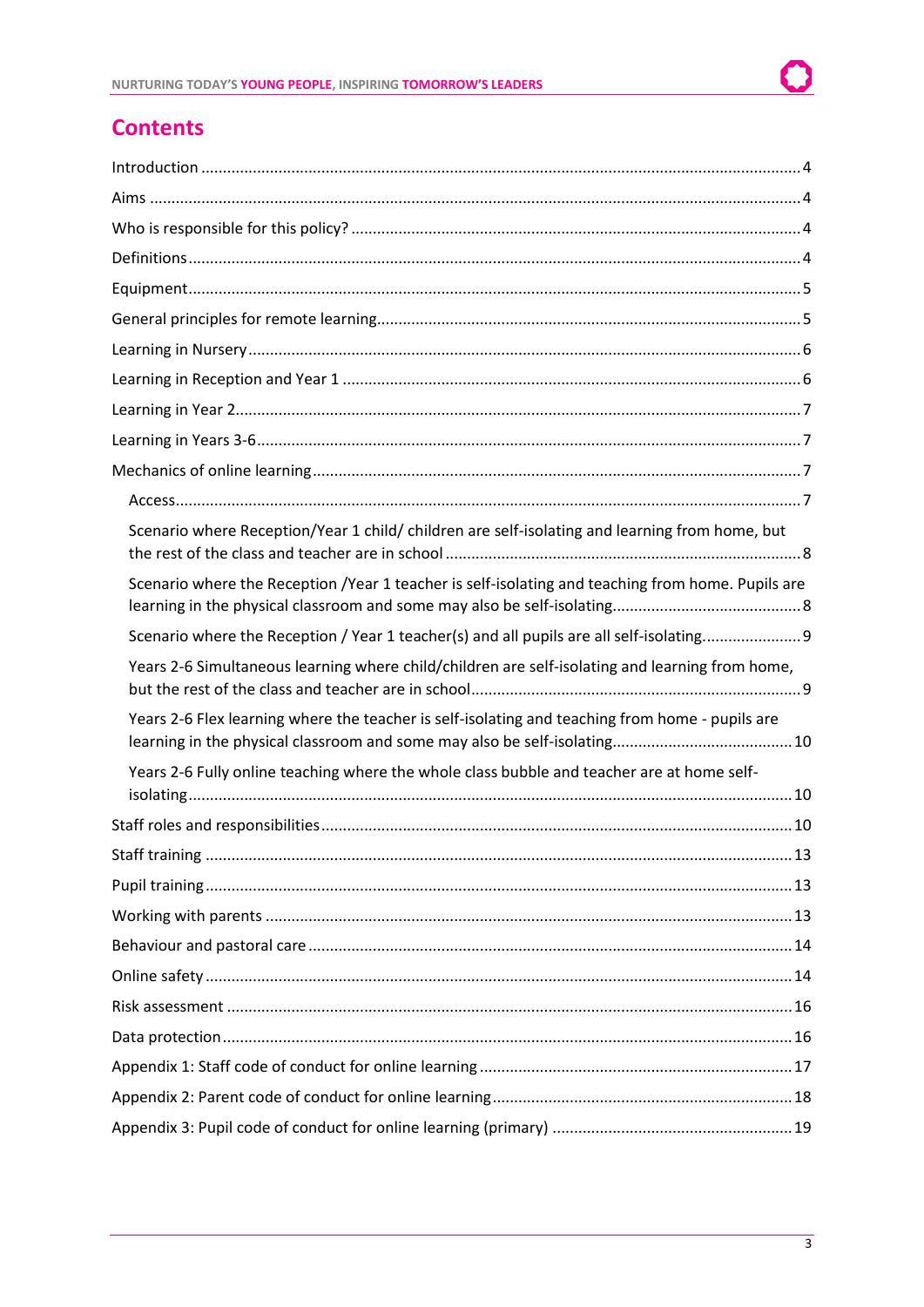# <span id="page-3-0"></span>**Introduction**

- 1. COVID-19 presents a risk of significant disruption to the operation of our school. We adhere to the local and national measures and directions from Public Health England. If a staff member or pupil is required to self-isolate because they have COVID-19 symptoms, or because of contact with a positive case, they will be absent for two weeks (5% of the academic year). It is likely that some pupils and staff may have more than one period of self-isolation during the year.
- 2. Under the Coronavirus Act (2020) the Government has issued a Temporary Continuity Direction placing a legal duty on all state-funded schools to provide remote education for children who are unable to attend school due to COVID-19.
- 3. Access to continuous high-quality education is the right of all our pupils and the provision of remote education is a key aspect of our school improvement strategy.

## <span id="page-3-1"></span>**Aims**

- 4. To ensure that all children have access to high quality teaching when they are learning off site.
- 5. To ensure that all children have appropriate resources to support their learning.
- 6. To support all staff through the provision of good professional development to enable them to teach children who are learning at home and those who are learning in school simultaneously.
- 7. To enable staff who are isolating at home to teach children in school and elsewhere.
- 8. To ensure that children's online learning takes place within a safe environment.
- 9. To ensure that children's learning is delivered in a way that takes account of their age, stage of development and any additional needs.
- 10. To support parents as valued partners in their children's education.
- 11. To support the mission, vision and values of the Trust and its establishments.

# <span id="page-3-2"></span>**Who is responsible for this policy?**

- 12. The Trust has overall responsibility for the effective operation of this policy and for ensuring compliance with the relevant statutory or Trust framework. The Trust has delegated day-to-day responsibility for operating the policy to Star Central, the Local Governing Body and the Principal of each Trust primary school.
- 13. The Local Governing Body and senior leadership team at each Trust primary school has a specific responsibility to ensure the fair application of this policy and all members of staff are responsible for supporting colleagues and ensuring its success.

# <span id="page-3-3"></span>**Definitions**

- 14. **Simultaneous learning or hybrid learning**: teaching model in which the teacher is in the physical classroom teaching pupils face-to-face while teaching others 'live' online at the same time.
- 15. **Flex learning**: teaching model in which the teacher is in a location other than the physical classroom (such as at home). The lesson is live streamed to an interactive whiteboard in the classroom where pupils are being taught. Some pupils may also be accessing learning from home.
- 16. **Fully online learning**: teaching model in which the teacher/s and pupils are dispersed and all are joining the lesson online from different locations. This could be because they are all self-isolating or because there is full lockdown.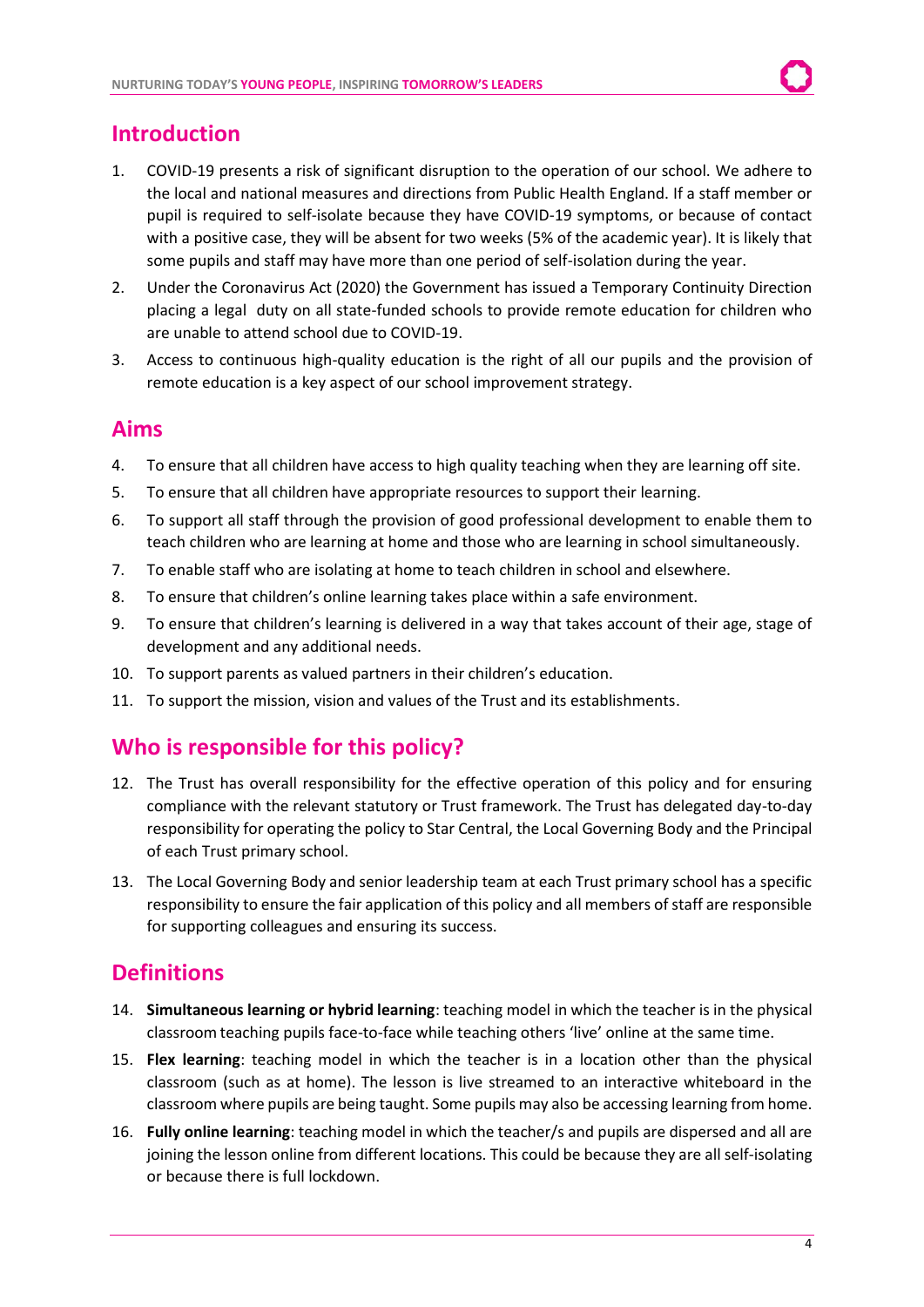- 17. **Synchronous learning**: real-time teaching and learning, either online or face-to-face.
- 18. **Asynchronous learning:** online learning without real-time interaction.
- 19. **Flipped learning**: classroom and homework activities are switched: conventional content delivery is moved to a pre-session task for pupils to complete. Lesson time is then freed up for more one-to-one support and exploration of misconceptions.
- 20. **Blended learning**: combination of face-to-face teaching and online learning in which both are blended together.

## <span id="page-4-0"></span>**Equipment**

- 21. The school's learning platform is MS Teams.
- 22. In classrooms/ teaching rooms, teaching staff are provided with touch screen devices (interactive whiteboards, laptops or Wacom style tablets).
- 23. A camera will face teacher's screen/ whiteboard/ teaching area in the event of simultaneous delivery from the classroom.
- 24. All teachers are provided with wireless headsets with microphones to enable simultaneous teaching without background interruption.
- 25. Pupils working from home require access to a laptop with functioning microphone and speakers. A camera facility will enable higher quality learning in the event that a fully online model is required.
- 26. Pupils may require a camera (such as on a smartphone) to photograph and upload work completed on paper. The Office Lens and One Note applications can also be used for recording work.

# <span id="page-4-1"></span>**General principles for remote learning**

- 27. Every effort will be made to ensure that curriculum quality, breadth and balance are not sacrificed where pupils are required to learn remotely. The school's schemes of work will continue to be delivered.
- 28. Remote learning will follow the normal school timetable as far as possible. Children need learning routines and consistent expectations when working at home. Every effort will be made to ensure equality of curriculum provision and continuity between pupils learning at school and those learning at home.
- 29. The principles and qualities underpinning effective teaching and learning are the same, irrespective of whether learning takes place remotely or in the classroom. The Star Teaching Framework defines these characteristics and is applicable in simultaneous, flex and fully online models.
- 30. Online learning will be complemented with accessible resources that enable pupils to develop their skills confidently.
- 31. Pupils will be equipped with age-appropriate stationery for use during remote learning.
- 32. All classes will have a dedicated MS Teams site.
- 33. Where a few pupils are learning at home and their peers are learning in the classroom, they will access the same teaching and resources via MS Teams.
- 34. In the event of full lockdown, all pupils/parents will have access to resources to support learning via MS Teams.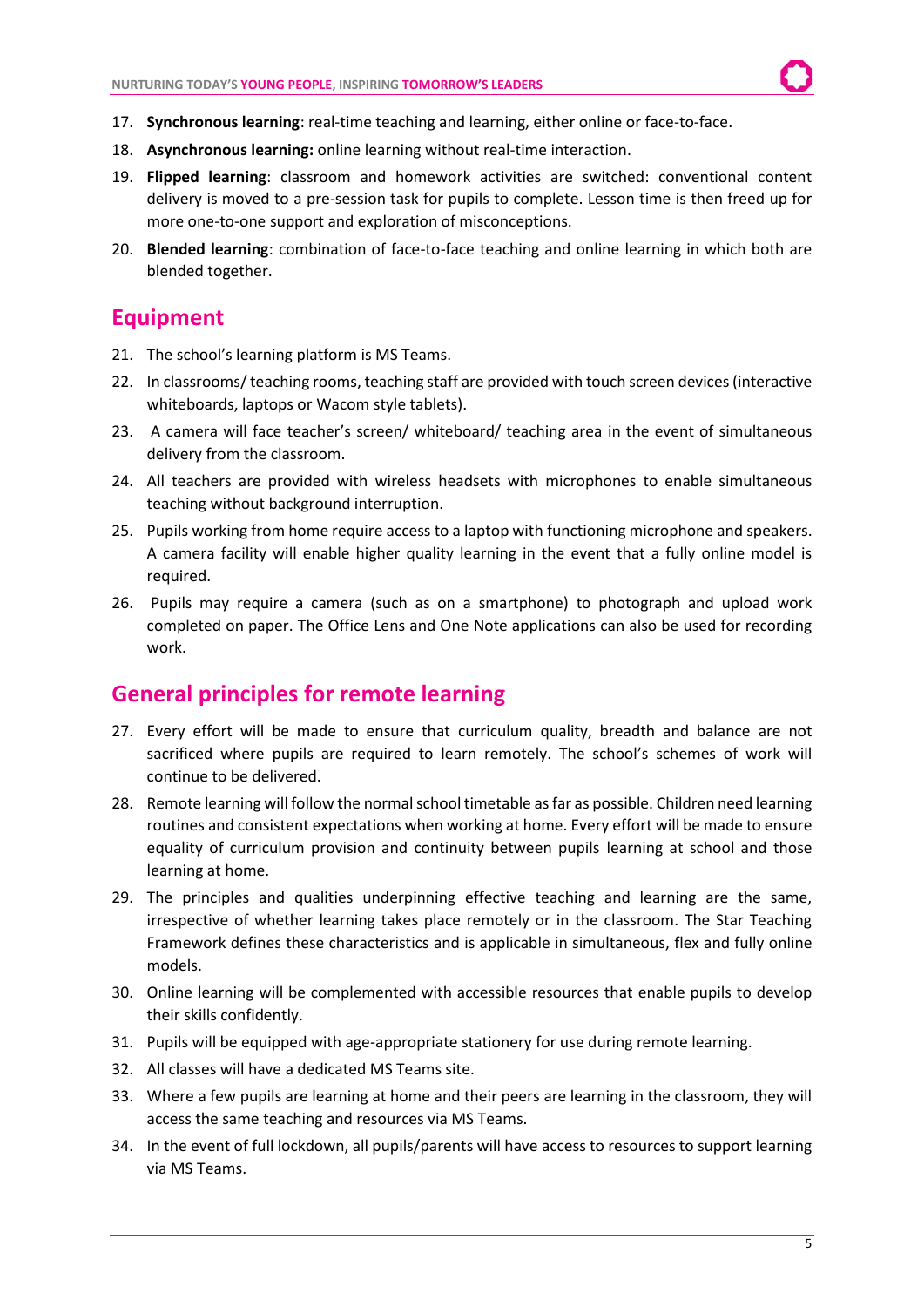- 35. School will make appropriate use of high-quality resources, such as those produced by Oak National Academy and BBC Bitesize, to support learning. These will be used judiciously to complement the school's schemes of work, not to replace them.
- 36. Reading will form a key aspect of children's work throughout the primary years. All children will be given appropriate reading books to read at home. The school will provide guidance to parents on supporting their children's reading. This will include guidance on how to engage with free and subscription-based online reading tools that the school has adopted, such as Oxford Owl.
- 37. Teachers will assess pupils' remote learning in ways appropriate to the child's age, stage of development and learning objectives. MS Teams Assignment and One Note are helpful tools that may be used for feedback and assessment, particularly in upper Key Stage 2.
- 38. Where a child has SEND, appropriate differentiation will take place. This may involve setting alternative tasks, using supplementary resources and, where appropriate, having a member of staff 'visit' the pupil during online learning. Microsoft Learning Tools may also help teachers to meet the needs of pupils with SEND.
- 39. Opportunities for pause points, rest and exercise need to be built into a child's remote learning day, just as they are during a day in school.
- 40. In the event that a small number of children are self-isolating, while the rest of the class is being taught in school, staff members will be identified to maintain daily contact with individual children and provide them with feedback on their work.
- 41. Where the whole class or year groups is self-isolating, the school will create a schedule identifying children who need more intensive support and time spent talking about their activities. All children will be called by a staff member at least three times per week. Some children will benefit from daily calls.

## <span id="page-5-0"></span>**Learning in Nursery**

- 42. Children of Nursery age who are self-isolating will be provided with a guided learning programme and activities. The Class Dojo, You Tube channel or Tapestry will be updated daily with videos and ideas linked to the usual medium-term planning including counting, fine motor and other themed activities. Resources such as those available on BBC Bitesize may be used.
- 43. Where the teacher is self-isolating, the class will be covered by other members of staff who will continue to deliver the curriculum to pupils in school. If well, the self-isolating teacher will continue to support with planning and may be asked to support remote learning in other year groups.

## <span id="page-5-1"></span>**Learning in Reception and Year 1**

- 44. Pupils in Reception who are learning at home should not spend extended periods of time watching a screen. The balance of activities for these children should be practically based in order that they benefit from a range of opportunities to develop their skills in each of the areas of learning: communication and language; physical development; personal, social and emotional development; literacy; mathematics; understanding the world; expressive arts and design.
- 45. In Year 1, following the timetable may entail spending gradually more time watching teacher modelling as the year progresses. The time pupils spend online should be in short bursts interspersed with other activities.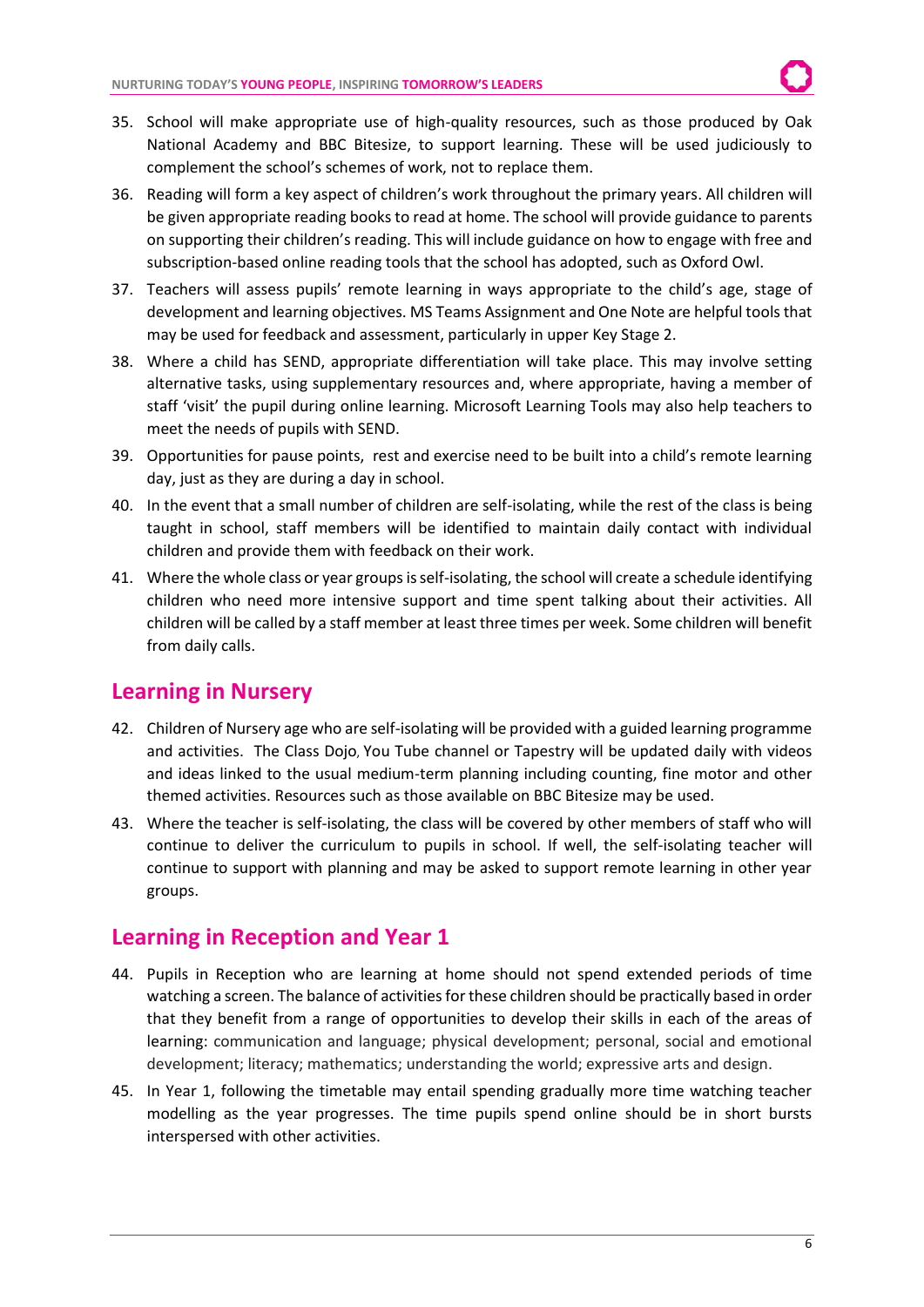- 46. In both Reception and Year 1, any online activities should be high value in supporting children's emotional wellbeing and development. An online morning welcome from the teacher will help children learning remotely to tune in to the school. An element of teacher modelling, such as the 'morning meetings' used during 'carpet time' will be used. Teacher modelling will be punctuated with time for pupils to spend on practical application of skills.
- 47. Storytime and phonics sessions will be offered to pupils as live learning via MS Teams. They may also be recorded and shared on the school's website to support any families without access to MS Teams. As the story of the week is revisited several times during the school day in Reception, a recorded version will be particularly helpful for remote learning.
- 48. Children learning at home will need physical resources including reading books, pencils and stationery. Packs will be made available to all children learning at home. These will include maths, reading, phonics, writing and science activities to cover the usual lessons being taught. An exercise book will be provided for children to use during home learning. Children will be provided with lined, square and blank paper to enable them to complete their activities appropriately.

# <span id="page-6-0"></span>**Learning in Year 2**

- 49. During Year 2, pupils learning remotely will continue to follow their normal timetable. They will receive direct 'live' instruction from their teachers, as would be the case in school. 'Live' teacher modelling is especially crucial in the core subjects.
- 50. In Year 2, pupils will still need plenty of opportunities to work with equipment to practise their basic skills, including letter formation, handwriting fluency and mathematical jottings. Pupils will be provided with the appropriate stationery and , where necessary, equipment, to enable them to do so.
- 51. Pupils should use an exercise book to record their home learning.

# <span id="page-6-1"></span>**Learning in Years 3-6**

- 52. It is essential that pupils learning remotely have the same high-quality experience as their peers who are learning in the classroom. This means engaging in the same lessons; any other model risks fracturing curriculum sequencing and continuity.
- 53. Pupils learning at home will attend 'live' lessons as they would in school. These lessons will include teacher modelling and opportunities for pupils to consolidate their skills.
- 54. The configuration of lessons will vary according to what is being taught. Teachers will provide differing levels of modelling and direct instruction depending on learning objectives and intended outcomes. On some occasions, pupils may need to discuss ideas with peers, through the creation of additional channels in MS Teams or through MS Teams break out rooms. They may be asked to share their work with the class. They may need to respond to 'cold call' questions. Finding opportunities to make learning interactive will help to make knowledge stick and maintain pupils' engagement.

# <span id="page-6-2"></span>**Mechanics of online learning**

#### <span id="page-6-3"></span>**Access**

55. For pupils in Reception and Year 1, access to MS Teams, YouTube, Class Dojo or any other platforms or programs will be via parents.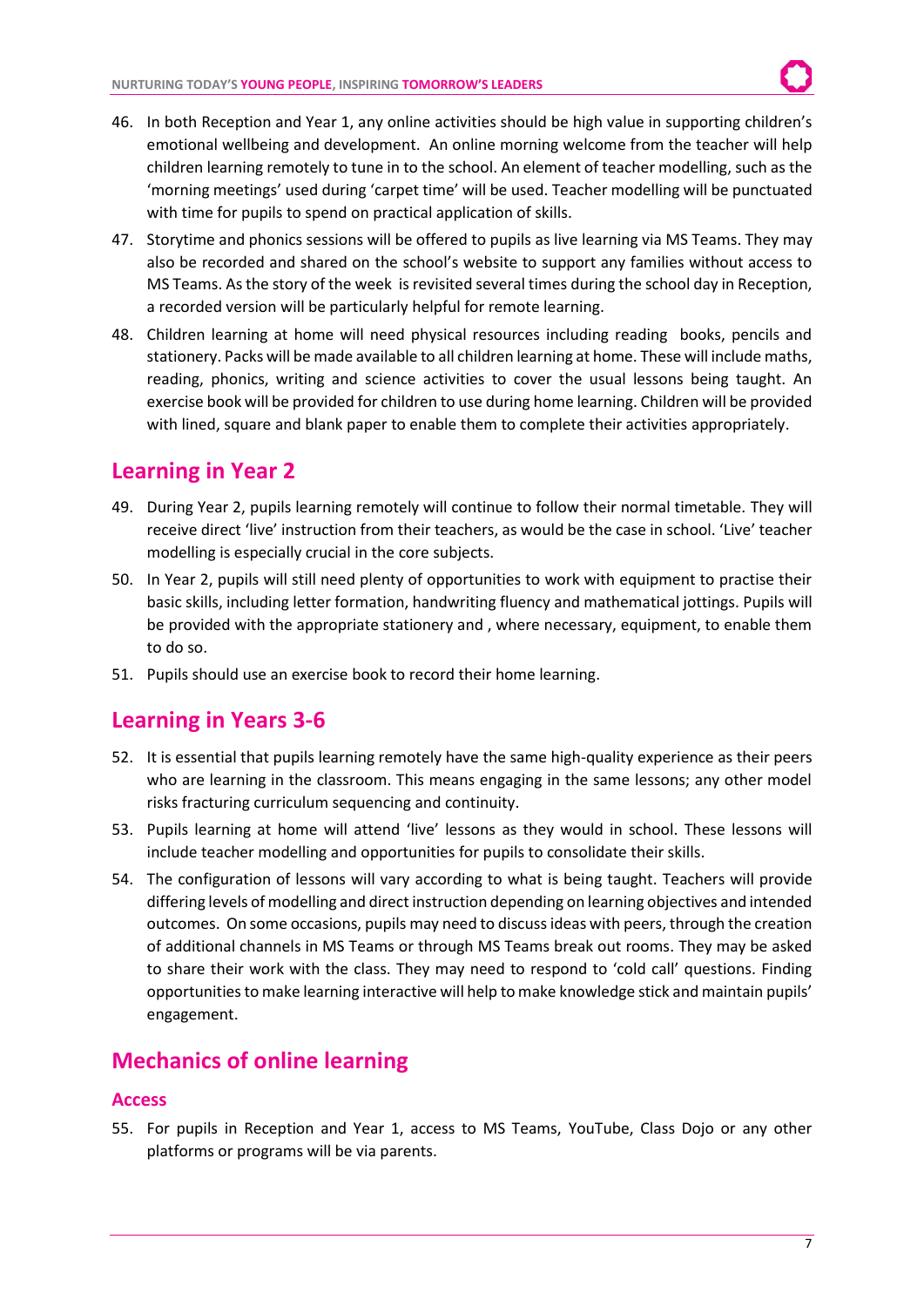- 56. School will ascertain which children do not have a device or connectivity and offer other options to parents, such as for phonics sessions and story time. For example, these sessions may be recorded and made available via You Tube.
- 57. Pupils in Years 2-6 will receive login information themselves. The school will also communicate this information to parents and seek their help in assisting their children to get online successfully.
- 58. The parents of any pupils joining the school will be asked to confirm their home broadband access and availability of a device on which their child can access lessons.
- 59. Parents will be asked to notify schools if there are changes to their home IT provision.
- 60. Where pupils do not have a suitable device, every effort will be made to provide them with the necessary equipment.

## <span id="page-7-0"></span>**Scenario where Reception/Year 1 child/ children are self-isolating and learning from home, but the rest of the class and teacher are in school**

- 61. The school will provide a guided learning timetable/schedule for the child for each day of their remote learning. This will include a range of activities to engage pupils, including attending short bursts of online direct teaching from the class teacher when children join their peers.
- 62. The school will upload resources to the class MS Teams site. This may include links to resources such as those provided by Oak National Academy and BBC Bitesize as well as materials on the Class Dojo or You Tube. Any resources that are recommended will be quality assured by the school to check that they complement the school's schemes of work and enable progressively sequenced learning.
- 63. The 'remote' child will receive a daily phone call of around 10-15 minutes from the teacher or teaching assistant to check on their learning and wellbeing.
- 64. Parents are encouraged to listen to the children reading, and where possible spend time interacting with them as they play and complete their tasks.
- 65. Elements of pupils' work should be recorded on paper or digitally as advised by the school, depending on the nature of learning.

## <span id="page-7-1"></span>**Scenario where the Reception /Year 1 teacher is self-isolating and teaching from home. Pupils are learning in the physical classroom and some may also be selfisolating**

- 66. The class teacher, provided that they are well, will teach from home. This may require some adjustment to the normal schedule of classroom activities to enable the teacher to provide direct whole class input and also to work with groups of children.
- 67. The teacher's camera and microphone will need to remain switched on throughout the teaching session.
- 68. If the teacher needs to work with a small group of children in the classroom, a camera in the classroom (such as on a teaching assistant's laptop) can be switched on to face those pupils who are to receive this teaching. Care should be taken that this activity is not observed by those children who are working remotely.
- 69. Any children who are self-isolating will be able to access the lesson as indicated in points 60-64.
- 70. Teaching assistants will be deployed to ensure that children learning in class and those learning remotely are well supported.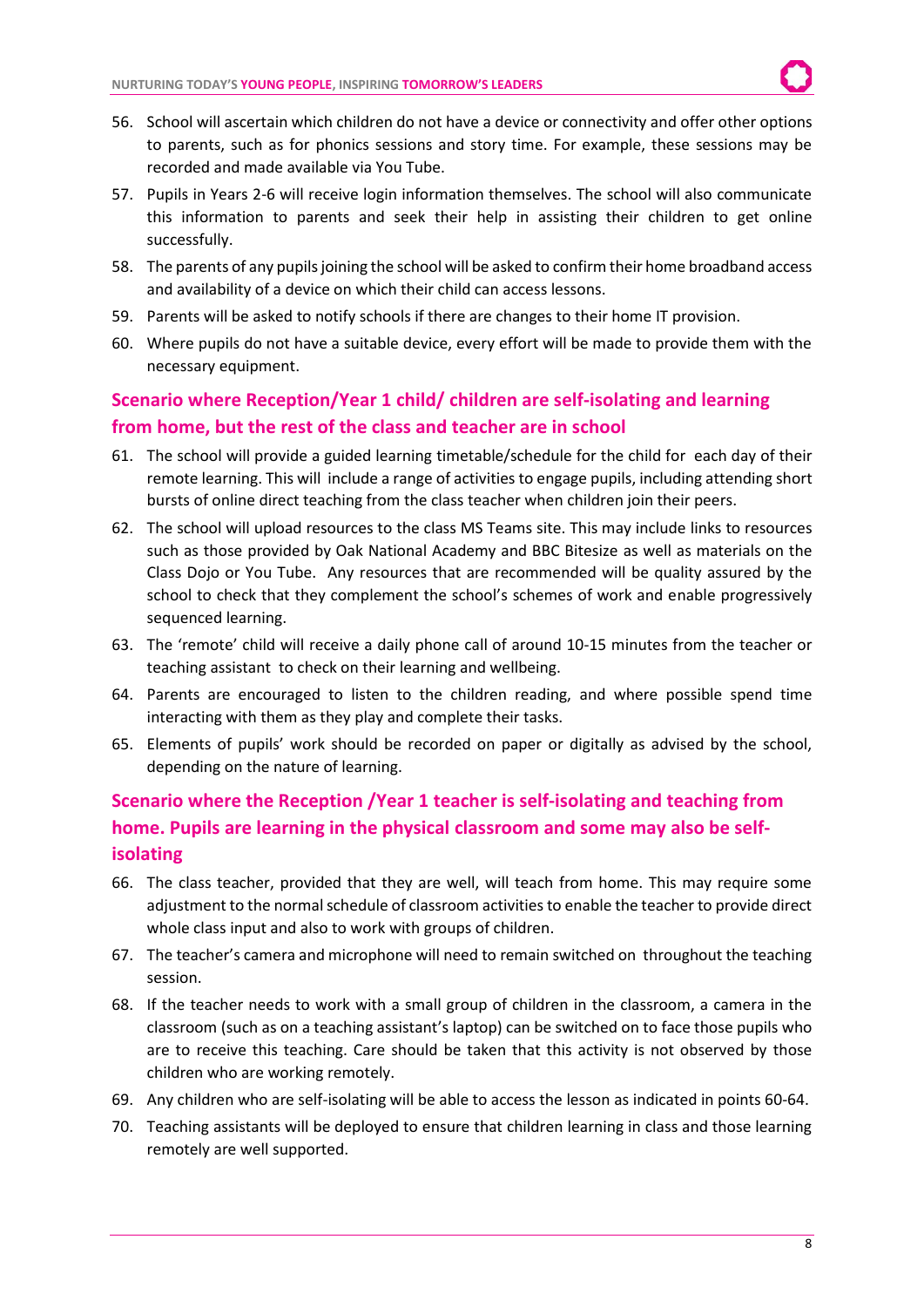### <span id="page-8-0"></span>**Scenario where the Reception / Year 1 teacher(s) and all pupils are all self-isolating.**

- 71. A guided learning timetable / schedule will be provided for each day, to include a range of activities focused on developing key skills.
- 72. The schedule will include four or five live inputs during the day (each for a maximum of 15-20 minutes). In the intervening time, children will engage with suggested activities, including some which are play-based.
- 73. The school will upload resources to the class MS Teams site. This may include links to resources such as those provided by Oak National Academy and BBC Bitesize as well as materials placed on the Class Dojo or You Tube. There are various other options, such as Britannica, which has a primary portal for resources, journals, video and audio content.
- 74. Any resources that are recommended will be quality assured by the schools to check that they complement the school's schemes of work and enable progressively sequenced learning.
- 75. Parents are encouraged to listen to their children reading, and where possible spend time interacting with them as they play and complete their tasks.
- 76. Elements of pupils' work should be recorded on paper or digitally as advised by the school, depending on the nature of learning. Phone calls will be made by the teacher or teaching assistant at least three times per week to check on the progress and wellbeing of any child who is self-isolating at home.

## <span id="page-8-1"></span>**Years 2-6 Simultaneous learning where child/children are self-isolating and learning from home, but the rest of the class and teacher are in school**

- 77. Pupils will dial in daily to access their lessons.
- 78. Pupils will follow their normal timetable. They will be informed by text / announcement on MS Teams / phone call home as appropriate, of the times for each lesson.
- 79. The teacher will use a headset with microphone to deliver the lesson. This has the advantage of blocking out background noise for the 'remote' child and helping to maintain a safe environment.
- 80. The teacher will switch the video camera on at the start of the lesson to welcome the child. During the lesson, care will be taken to have the camera facing the teacher, or the teacher's screen/whiteboard/working area rather than the class. This enables the pupil at home to see the modelling that the teacher is undertaking so that they are receiving the same input as the rest of the class. For some aspects of work, such as phonics teaching, it may be necessary for the teacher's face to be visible. It is for the school to decide on the relative benefits of teachers' visibility at particular points during the school day.
- 81. The 'remote' pupil will be able to see documents, text, PowerPoint presentations, interactive whiteboard files and models shared by the teacher, on their own screen. If the teacher uses One Note, teaching content is automatically available to the pupils through MS Teams.
- 82. The teacher will deliver full class input and then mute their microphone when the class are carrying out tasks. They may also switch off the camera when the pupils are working independently.
- 83. The teacher, as part of their monitoring, can unmute their microphone and privately ask the 'remote' child a question.
- 84. Each time the teacher addresses the whole class, they will unmute their microphone.
- 85. Teachers may decide to use the MS Teams 'chat' function during lessons, enabling the child to ask the teacher a question. The teacher must monitor this throughout the lesson.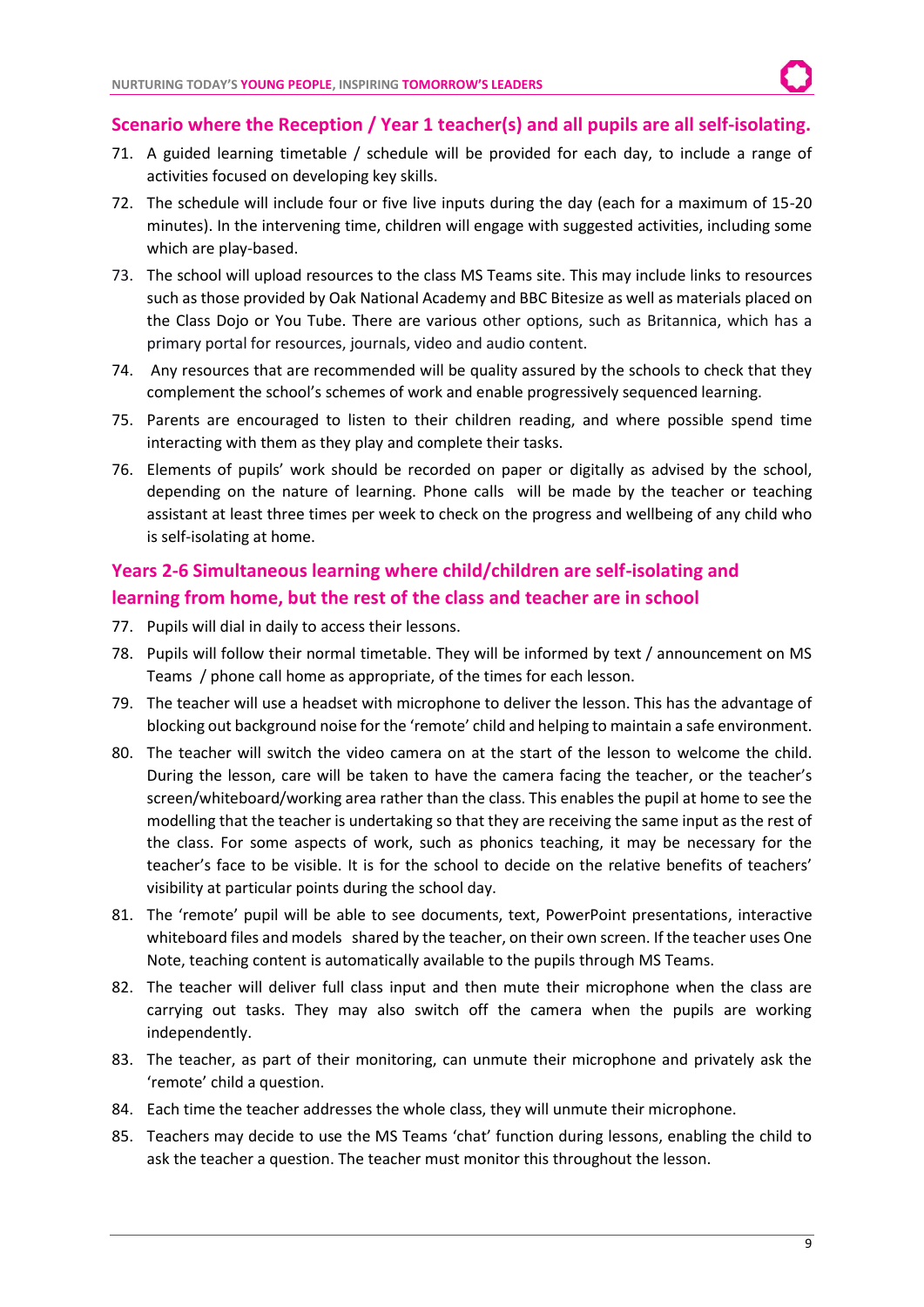- 86. The 'remote' child may record their work electronically or in a physical workbook. If the work is recorded electronically, it can be uploaded into MS Teams. If the work is completed as a hard copy, it can be scanned / photographed and shared on Teams or returned to school by arrangement.
- 87. Phone calls will be made by the teacher or teaching assistant at least three times per week to check on the progress and wellbeing of any child who is self-isolating at home.

## <span id="page-9-0"></span>**Years 2-6 Flex learning where the teacher is self-isolating and teaching from home pupils are learning in the physical classroom and some may also be self-isolating**

- 88. The teacher will deliver the lesson via MS Teams. This is shown on a large screen. The pupils will work in the classroom / other teaching space, supported by the teaching assistant and/or other available staff who will manage behaviour and support pupils in setting up their equipment.
- 89. The teacher is responsible for setting up the lesson as a meeting and inviting pupils to join. This will enable pupils to share the teacher's screen. The teacher needs to arrive punctually in order to welcome the class.
- 90. The teacher must keep their video and microphone on at all times. The lesson should start with a greeting to the class to re-establish the relationship. The teacher can choose a suitable background in MS Teams (either blurring the background or selecting a suitable alternative) so that their home is not visible to the pupils.
- 91. Microphones will be muted in the classroom unless a pupil is giving a response to a question or the teaching assistant or other staff member is providing feedback to the teacher.

## <span id="page-9-1"></span>**Years 2-6 Fully online teaching where the whole class bubble and teacher are at home self-isolating**

- 92. The teacher will deliver lessons online via MS Teams.
- 93. Lessons will take place in accordance with pupils' normal timetable. Pupils will be sent reminders as appropriate by text/ announcement on MS Teams about lesson start times.
- 94. All pupils will be muted during teacher input but they can be cold called to share their ideas with the rest of the class.
- 95. A balance of activities will be provided, including direct teacher input and opportunities for pupils to work independently. Care will be taken that pupils are not required to be look at the screen of their device for extended periods of time.
- 96. Pupils may be assigned to break out rooms for structured discussions with their peers. The teacher is able to visit the team rooms to check on progress.
- 97. The 'chat' function can be used for pupils to ask questions or share their ideas.
- 98. Pupils' cameras are enabled. It is for teachers to decide if and when they wish pupils' cameras to be switched on and off during the lesson.
- 99. Phone calls will be made by the teacher or teaching assistant at least once per week to check on the progress and wellbeing of any child who is self-isolating at home.

# <span id="page-9-2"></span>**Staff roles and responsibilities**

- 100. Roles defined below are specific to the remote learning context.
- 101. The **Principal** is responsible for:
	- ensuring that staff, parents and pupils adhere to the relevant policies at all times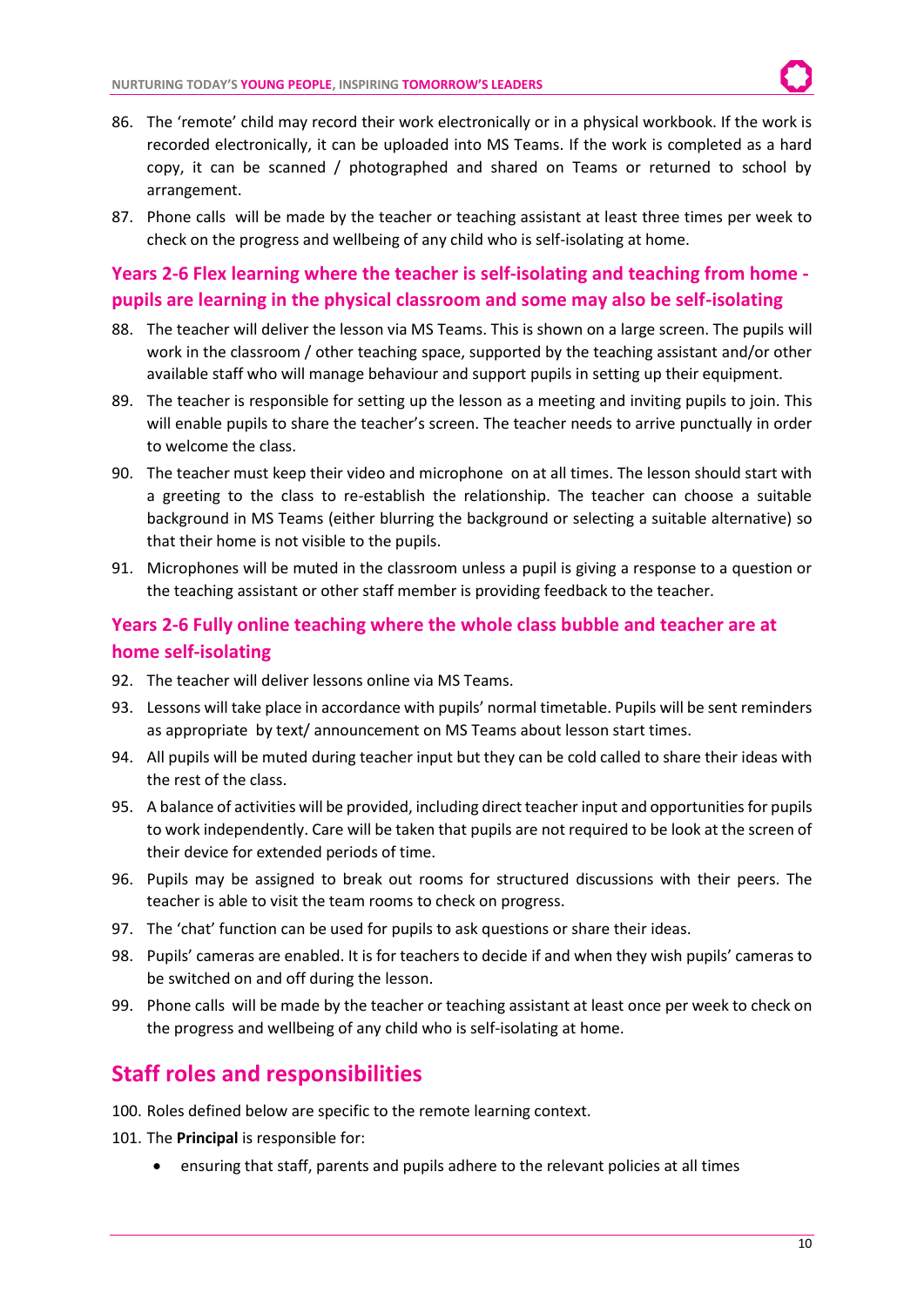- ensuring the wellbeing of staff, taking cognisance of the demands of remote teaching
- ensuring that staff adhere to the security of remote learning systems, including data protection and safeguarding considerations
- ensuring that there are arrangements in place for identifying, evaluating, and managing the risks associated with remote learning
- ensuring that there are arrangements in place for monitoring incidents associated with remote learning
- maintaining review of the effectiveness of remote learning arrangements to ensure pupils' education does not suffer.

#### 102. The **Digital Leader or Ed Tech Leader** is responsible for:

- arranging any additional training staff may require to support pupils during the period of remote learning
- providing advice to staff on digital pedagogy.
- 103. **Subject leaders** and **phase leaders** are responsible for:
	- supporting the work of teachers in their subject by providing advice as necessary on how learning can be adapted to the remote environment
	- ensuring that resources to support schemes of work are readily accessible
	- ensuring that schemes of work are being followed and that there is alignment between the learning being undertaken by pupils who are learning remotely and that of their peers who are learning in class
	- monitoring the quality of remote learning in their subject/phase.
- 104. **Class teachers** are responsible for:
	- reminding pupils about online safety and ensuring that protocols for safe working are followed
	- ensuring stationery packs and exercise books/worksheets are sent home in preparation for remote learning
	- maintaining the usual timetable, curriculum and content, avoiding any adaptations being made at the expense of ambition, breadth or continuity
	- teaching in a way that provides high quality learning and equality of opportunity for pupils, irrespective of whether they are learning in class or remotely
	- assessing pupils' work and providing pupils with appropriate developmental feedback
	- deploying learning coaches/ teaching assistants appropriately to support teaching and learning
	- identifying children requiring additional support and making these a priority
	- uploading resources to MS Teams
	- maintaining a record of any non-engagement and following this up with phone call (to be made by teacher, teaching assistant or other designated staff member)
	- conducting and agreeing a risk assessment with the DSL and SENDCO in the event that oneto-one teaching is required.

#### 105. The **Designated Safeguarding Lead (DSL)** is responsible for:

- ensuring that daily check-ins occur with identified vulnerable children and families
- liaising with staff to identify any concerns and follow up with phone calls home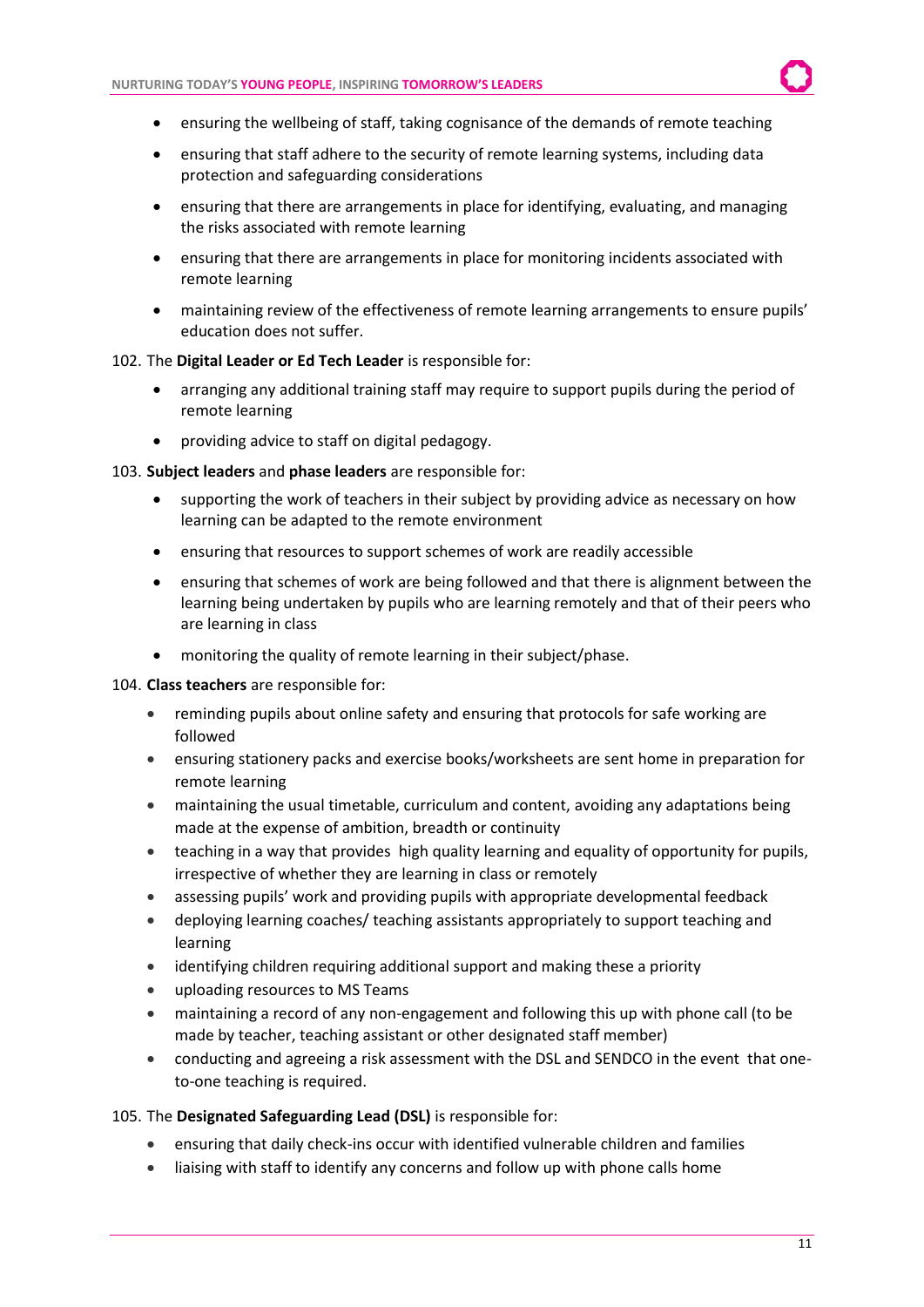- overseeing concerns and checking that they are appropriately documented
- liaising with and supporting the SENDCO as appropriate
- liaising with the Principal and IT technicians to ensure that all technology used for remote learning is suitable for its purpose and will protect pupils online
- conducting and agreeing a risk assessment with the class teacher and SENDCO in the event that one-to-one teaching is required
- identifying vulnerable pupils who may be at risk if they are learning remotely
- ensuring that child protection plans continue to be implemented while the pupil is learning remotely, and liaising with the Principal and other organisations to make alternative arrangements for pupils who are at a high risk, where required
- identifying the level of support or intervention required while pupils learn remotely and ensuring appropriate measures are in place
- liaising with relevant individuals to ensure vulnerable pupils receive the support required during the period of remote working.

#### 106. The **SENDCO** is responsible for:

- liaising with the IT technicians and Digital Leader to ensure that the technology used for remote learning is accessible to all pupils and that reasonable adjustments are made where required
- ensuring that pupils with EHC plans continue to have their needs met while learning remotely
- identifying specialist software packages to support individual pupils
- identifying the level of support or intervention that is required for pupils with SEND to enable them to learn remotely
- ensuring that the provision put in place for pupils with SEND is monitored for effectiveness throughout the duration of the remote learning period
- conducting and agreeing a risk assessment with the class teacher and DSL in the event that one-to-one teaching is required.

#### 107. **Teaching assistants** are responsible for:

- supporting pupils with learning, remotely
- supporting the teacher with the preparation of resources
- supporting the teacher with marking and feedback (as directed by the teacher)
- supporting the teacher with virtual lessons (as directed by the teacher)
- contacting children if not engaging with learning
- making daily phone calls to assigned children to check on their welfare (as directed by the teacher / SENDCO).

#### 108. The **IT technician** is responsible for:

- overseeing and supporting the setting up of the MS Teams infrastructure in school
- ensuring that all Trust-owned devices used for remote learning have a secure connection, can recover lost work, and allow for audio and visual material to be recorded, where required
- ensuring that any programs or networks used for remote learning can effectively support a large number of users at one time, where required
- working with the SENDCO to ensure that the equipment and technology used for learning remotely is accessible to all pupils and staff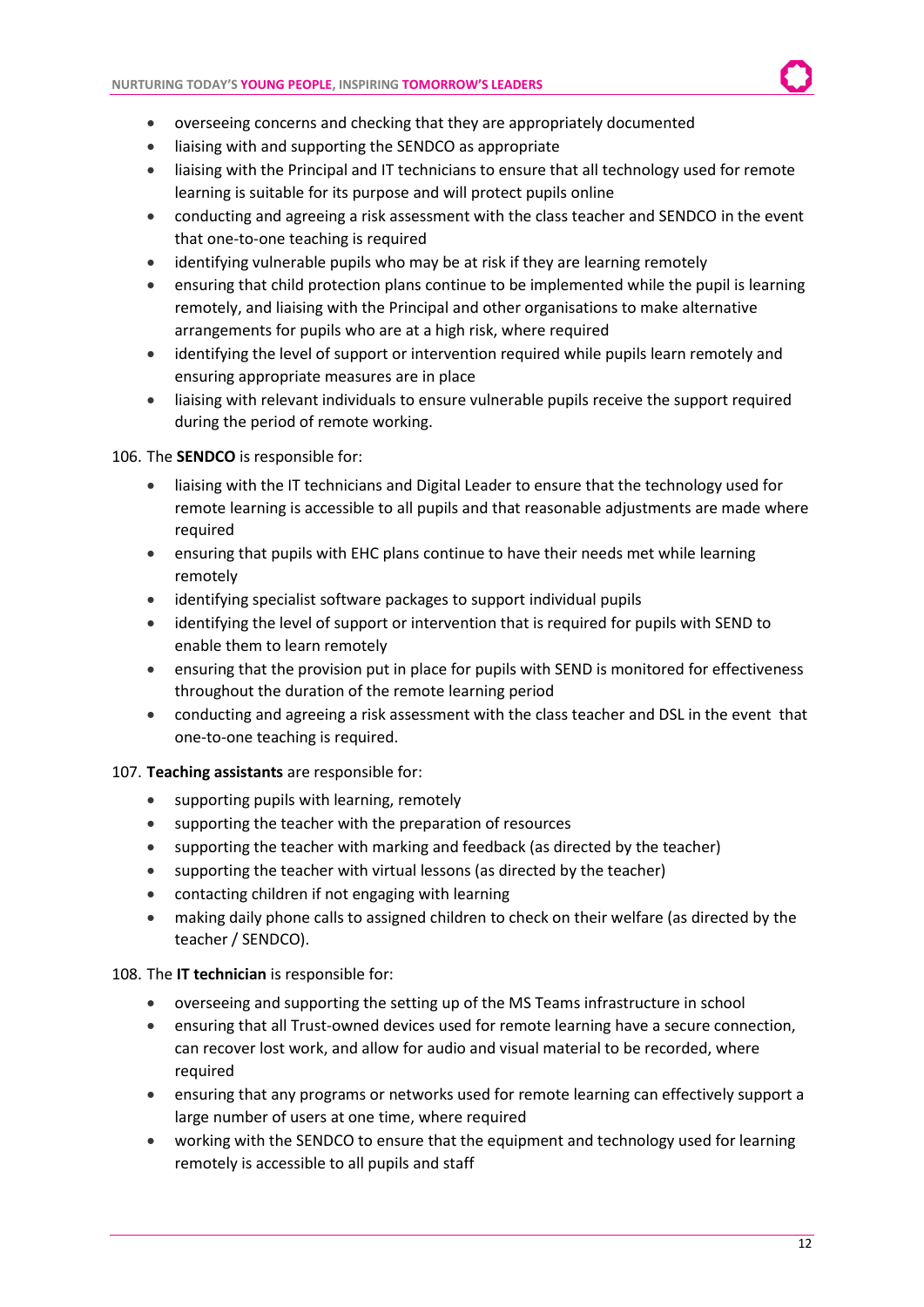- supporting staff who are logging into MS Teams from home, as required
- supporting any pupils who are having technical problems with their hardware or software.

# <span id="page-12-0"></span>**Staff training**

- 109. Every school has a designated Digital Lead/ Ed Tech lead who is responsible for assessing training requirements of staff, supporting their development and accessing central training where required.
- 110. All staff receive induction and training to enable them to deliver online lessons. This includes, at the most fundamental level: MS Teams, MS Forms, MS OneNote.
- 111. The Trust's Digital Learning and Innovation Lead curates an online library of training materials to meet the needs of staff who are further developing their online pedagogical skills. As well as accessing these materials directly, leaders and teachers can request direct support from the Trust's IT team.
- 112. All staff are required to read and uphold a staff code of conduct for online teaching (see appendix 1).

# <span id="page-12-1"></span>**Pupil training**

- 113. Pupils will need a laptop with microphone and speaker facilities to access remote learning.
- 114. Pupils will be inducted on the use of their class's own MS Teams site.
- 115. Pupils will need their school email address and password in order to join MS Teams lessons. These should be written down and memorised by pupils. Teachers will point out that any errors in transcription will prevent them from accessing the site.
- 116. Staff will provide additional support to pupils who may have difficulty in following the process of logging into MS Teams independently so that they practise the route before they are in the position of having to learn remotely.

# <span id="page-12-2"></span>**Working with parents**

- 117. Parents may have anxieties about their children's self-isolation, particularly if the child or other family members are symptomatic, clinically vulnerable or have tested positive for COVID-19. Maintaining a strong relationship with parents will be a significant factor in ensuring the success of remote learning.
- 118. Parents will be informed in writing about the duration of their child's self-isolation (template letters are provided by the Trust). They will also be informed about how to access MS Teams or other sites, where appropriate. Parents and pupils will be given a lesson timetable by the school. In the case of children in early years and Year 1, parents will take responsibility for logging into sites. In Years 2-6, parents may need to assist their children in getting online.
- 119. Parents will be provided with a brief parents' guide to home learning. This will explain the basic functions of MS Teams. The school may also invite parents to an introductory webinar. Any concerns that parents have with regard to remote learning should be resolved in partnership with the school.
- 120. A parent code of conduct (see appendix 2) will be provided outlining the support that the school hopes parents will provide to keep their children safe and the staff safe during remote learning. Parents will be asked to read and uphold the principles stated within this document.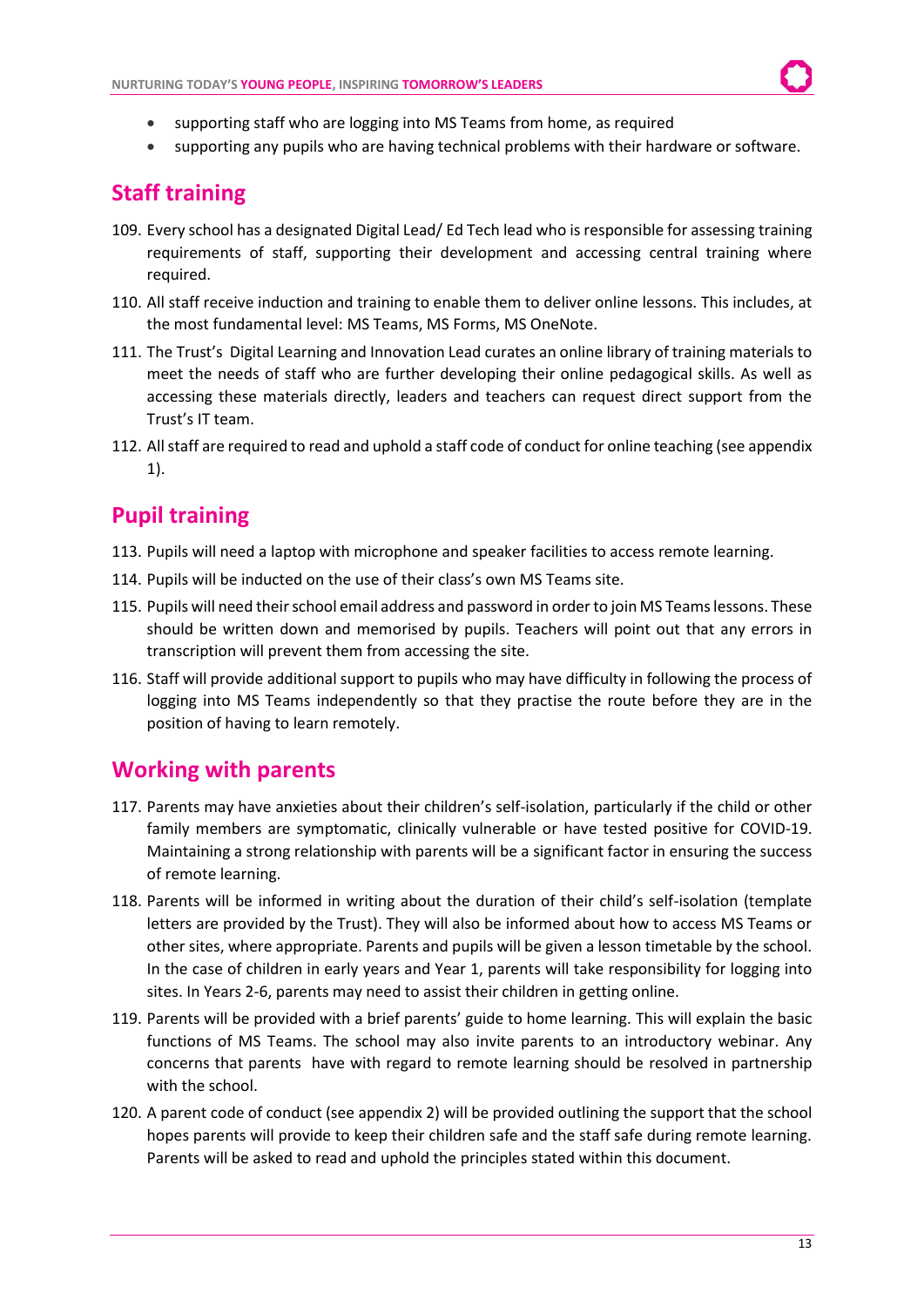- 121. The school will provide parents with individual support accessing MS Teams if this is required.
- 122. The school's expectation is that parents will continue to hear children reading and support their children's learning by talking to them about their work.
- 123. For children in early years especially , learning through play remains crucially important. School will provide ideas and suggestions.
- 124. The school will maintain regular contact with any children who are self-isolating via phone calls home, at least three times per week.

## <span id="page-13-0"></span>**Behaviour and pastoral care**

- 125. Pupils who are self-isolating need to feel that they are part of the school community. Retaining the structure of the school day for learning at home will go a long way to ensuring this continuity.
- 126. Assembly is a focal point for the class or school community. Joining assembly remotely will give pupils an important sense of belonging. Participation in class story time via Teams, for all year groups, is another key opportunity to provide continuity and togetherness.
- 127. Attendance at online sessions / lessons of children who are self-isolating is essential if they are to maintain progress and be able to re-join their peers in class having been taught the same content. Teachers will check pupils' attendance in MS Teams and parents will be notified of any absences.
- 128. Where children are self-isolating, the appropriate codes should be used in the school register. The X code  $^1$  is particularly relevant to the COVID context and resulting self-isolation.
- 129. The requirements for online behaviour (using the chat function courteously to express ideas, being punctual to lessons, joining in when asked to respond, working hard) will be discussed with children and included in the pupil code of conduct (see appendix 3) which all pupils in Years 2-6 are asked to abide by.
- 130. Children will be encouraged to let staff know if they have a problem with which they need help.
- 131. The positive rewards culture that school maintains during 'normal' times will continue when pupils are learning remotely, so that good behaviour and embodiment of the STAR values is recognised.
- 132. The school's safeguarding policy, addendum and procedures continue to apply when children are learning remotely.

# <span id="page-13-1"></span>**Online safety**

- 133. Online safety is a matter of paramount concern. The following points made in relation to online safety during remote learning should be considered in conjunction with the school's ICT Acceptable Use Policy.
- 134. Pupils should be directly taught practical online safety techniques in age-appropriate ways throughout their school lives.

<sup>&</sup>lt;sup>1</sup> The X code is used to record sessions where the pupils' travel to or presence at school would conflict with:

<sup>•</sup> guidance relating to the incidence or transmission of coronavirus (COVID-19) from Public Health England or the Department of Health and Social Care; or

<sup>•</sup> any legislation (or instruments such as statutory directions) relating to the incidence or transmission of coronavirus (COVID-19) in *School attendance: Guidance for maintained schools, academies, independent schools and local authorities* (DfE, August 2020)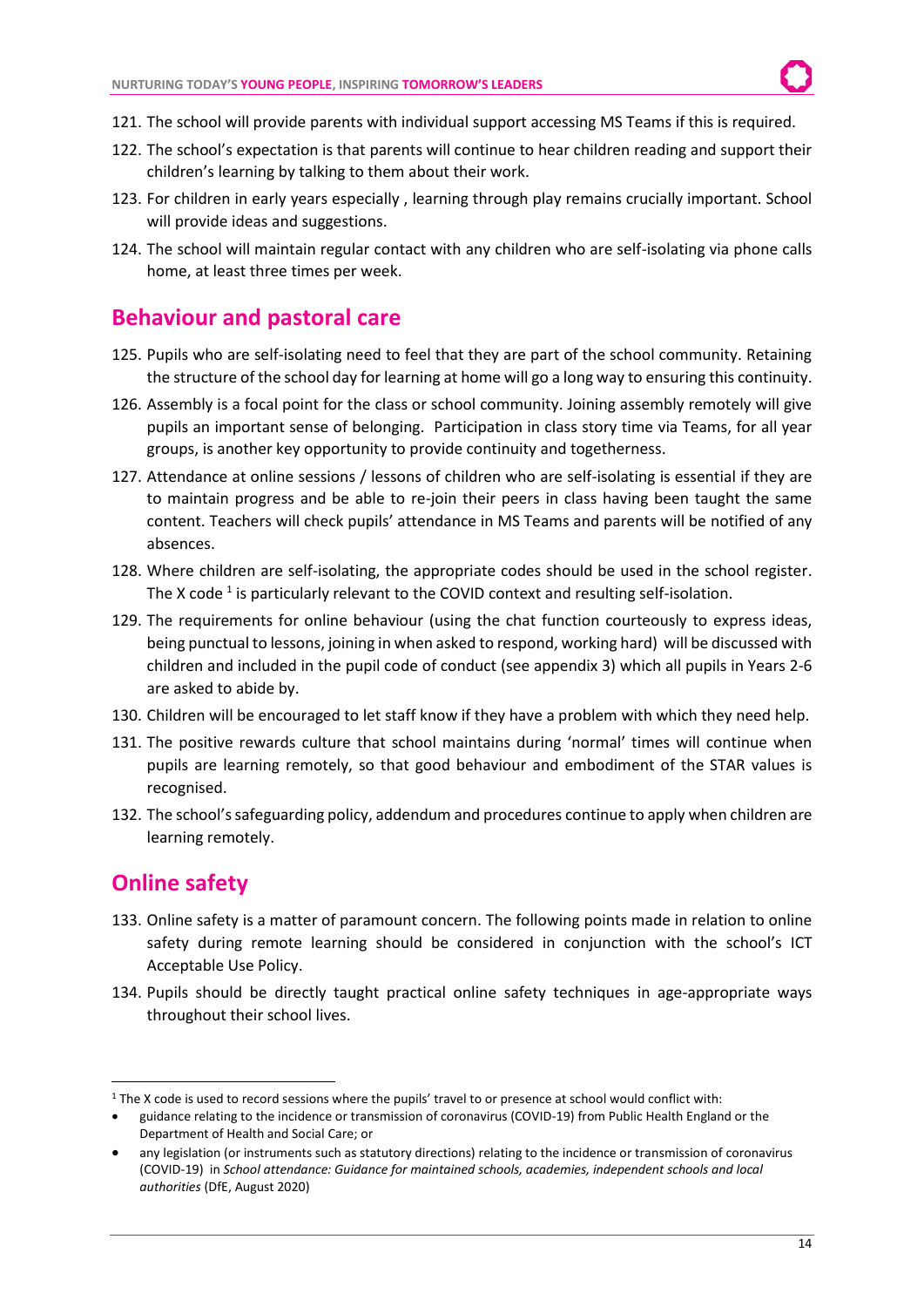- 135. Key considerations for online safety when planning remote learning are to be applied with regard to video and audio delivery to ensure that pupils and staff remain safe at all times.
- 136. Lessons will be planned for teaching to groups. The SENDCO and senior leaders will determine whether elements of remote learning may be delivered individually to pupils. Where this is the case, care will be taken to ensure that there is no potential breach of safeguarding protocols. A risk assessment will be agreed by the class teacher, DSL and SENDCO in the event that any oneto-one teaching will take place. A separate risk assessment is required for each child who receives such teaching. This provision must be carefully monitored. If a pupil who is subject to a child protection plan is to receive one-to-one teaching, a chaperone should be provided, or if that is not possible, a member of staff should visit during the session.

(Where necessary, a private MS Teams channel can also be created for use by more than one member of staff with the pupil.)

- 137. Staff should wear suitable clothing for lessons, as should pupils and household members in the event that cameras are to be used.
- 138. Appropriate backgrounds should be selected by any staff or pupils who are on camera and joining lessons from home.
- 139. Staff and pupils should always use appropriate language during online learning, as should others in the household who may be audible.
- 140. The same high standard of behaviour expected in school also applies online. Courtesy includes the 'chat' function responsibly and avoiding any comments that could cause offence. Pupils should indicate they require attention by raising their hand.
- 141. Pupils must follow teachers' directions with regard to the use of hardware and software. The school's behaviour policy will apply to any pupil who does not use equipment responsibly.
- 142. No material should be recorded, stored, or distributed without the permission of the Principal. Teachers may record and share some of their own delivery, for instance phonics input sessions or story time. The decision on recording lessons rests with the school. Recorded delivery must not show visible interactions with identifiable children. The recording of lessons by pupils or families is forbidden.
- 143. When delivering from home, teachers should ensure that they have a stable connection to avoid disruption to lessons. Families should be encouraged to do likewise.
- 144. Staff should remain aware that they are visible whenever their camera is switched on and audible whenever their microphone is unmuted.
- 145. The Trust will ensure that all Trust-owned equipment and technology used for remote learning can establish secure connections, can recover lost work, and allows for audio and visual material to be recorded or downloaded, where required.
- 146. The school will communicate to parents about any precautionary measures that need to be put in place if their child is learning remotely using their own /family-owned equipment and technology, such as ensuring that their internet connection is ensured.
- 147. During the period of remote learning, the school will maintain regular contact with parents to reinforce the importance of children staying safe online.
- 148. The school will ensure that parents are aware of what their children are being asked to do, including sites they have been asked to use and staff they will interact with.
- 149. The school will encourage parents to set age-appropriate parental controls on family-owned devices and internet filters to block malicious websites and will direct parents to resources to help them keep their children safe online.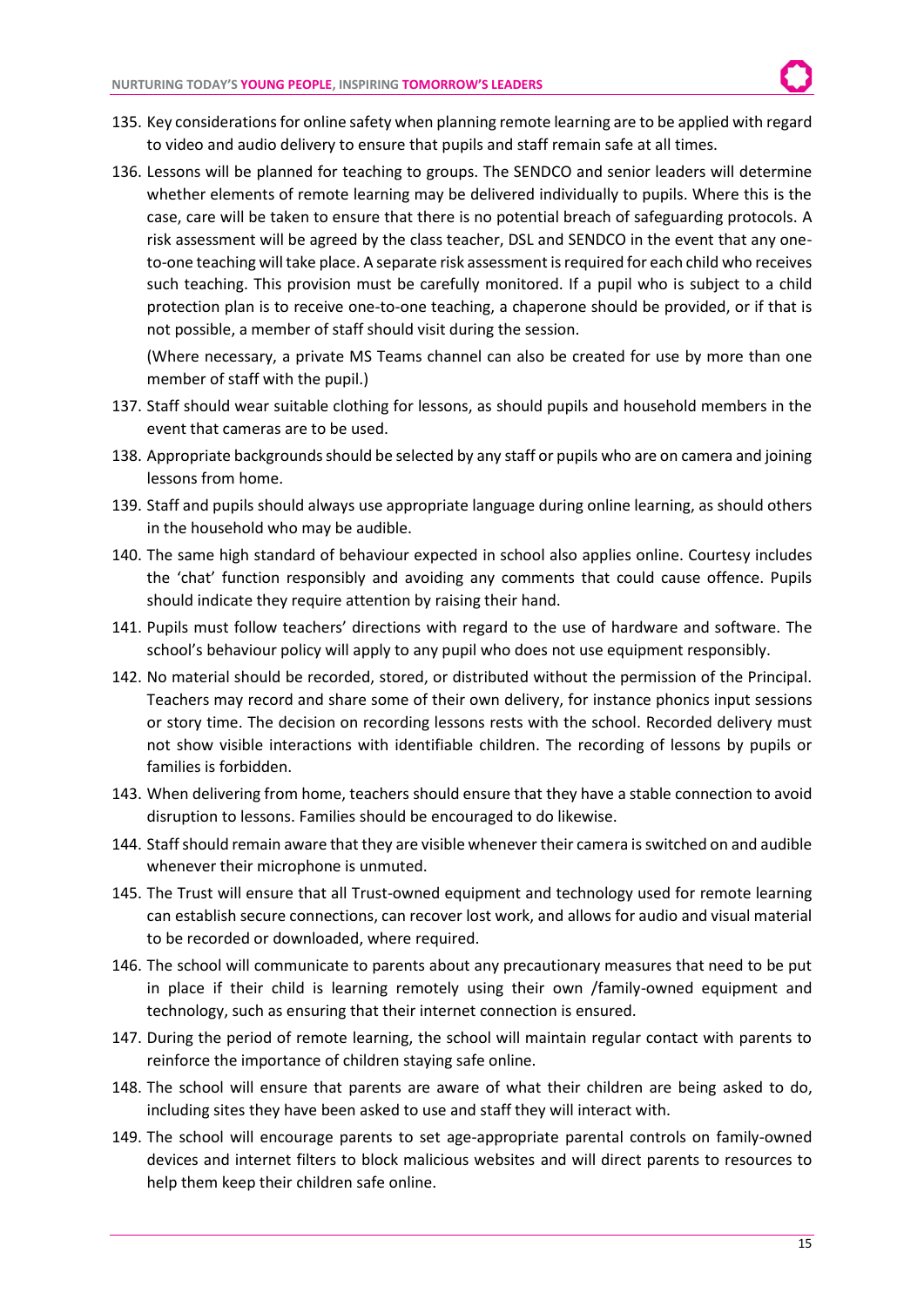## <span id="page-15-0"></span>**Risk assessment**

150. The school has undertaken a risk assessment in relation to remote learning and reviews its control measures termly.

## <span id="page-15-1"></span>**Data protection**

- 151. This policy should be read in conjunction with the school's Data Protection Policy.
- 152. Staff members will be responsible for adhering to GDPR when teaching remotely and will ensure the confidentiality and integrity of their work at all times.
- 153. Sensitive data will only be transferred between devices if it is necessary to do so for the purpose of remote teaching and learning.
- 154. Any data that is transferred between devices will be suitably encrypted.
- 155. Parents' and pupils' up-to-date contact details will be collected prior to the period of remote learning. All contact details will be stored in line with the Data Protection Policy and retained in line with the Records Management Policy.
- 156. Paper copies of contact details will not be taken away from the school premises.
- 157. Pupils are not allowed to let their family members or friends use Trust-owned equipment. It is provided solely for the purpose of pupils' learning.
- 158. Any breach of confidentiality will be dealt with in accordance with the school's Behaviour Policy or Disciplinary Policy.
- 159. If the school decides that some lessons should be recorded so that pupils can revisit them, these lessons will be stored correctly and only used for pupils in the year group where the lesson was filmed. These recordings can be retained for one year and then destroyed.
- 160. If the school decides that teachers can film high quality input as a teaching resource, these materials will also be correctly stored and may be retained for up to four years.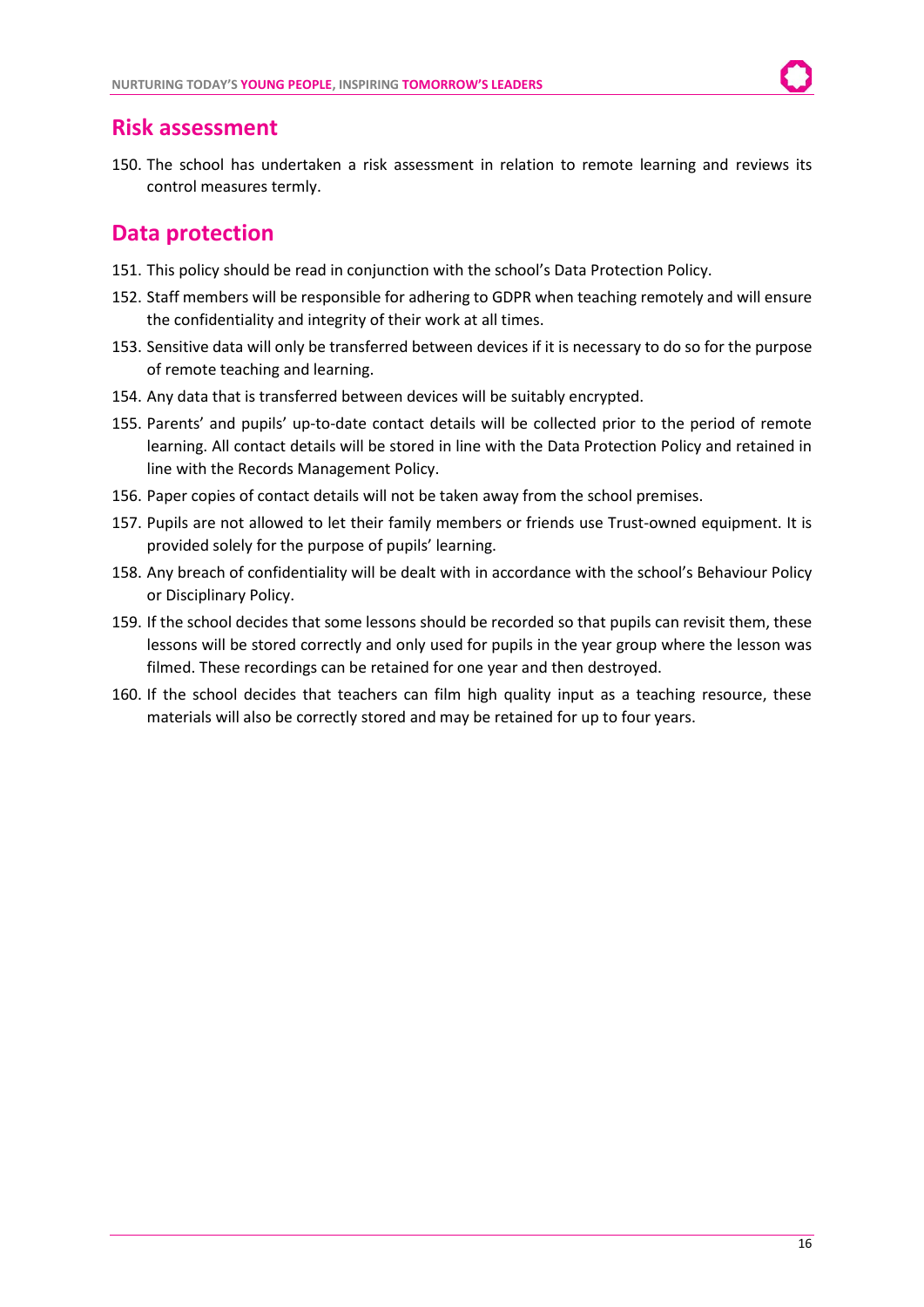#### <span id="page-16-0"></span>**Appendix 1: Staff code of conduct for online learning**



## **Staff Code of Conduct - Online Learning**

*The STAR values – Service, Teamwork, Ambition, Respect – apply to remote learning as they do to learning in the conventional classroom.*

#### *Staff are expected to uphold the following principles.*

#### *Staff should:*

- $\checkmark$  briefly remind pupils of the need for positive participation and adherence to etiquette at the start of each lesson.
- $\checkmark$  maintain the same high expectations of pupil behaviour that apply in the physical classroom.
- $\checkmark$  use positive praise and rewards in recognition of engagement, effort and progress.
- $\checkmark$  remember that pupils may be anxious about remote learning; emphasise building positive relationships.
- $\checkmark$  sign into MS Teams a few minutes before the lesson is due to begin and ensure that all resources are in place.
- $\checkmark$  ensure that all pupils are muted unless they are invited to contribute verbally to the lesson.
- $\checkmark$  monitor the chat function to ensure it is being used appropriately.
- $\checkmark$  ensure that they model high professional standards at all times including through the use of professional language and provision of high-quality resources.
- $\checkmark$  ensure that safeguarding requirements are met. In general, pupils should be taught in groups. One-to-one meetings with pupils (such as the provision of individual support to a pupil with SEND) should be carefully risk assessed. Notify the DSL of any safeguarding concerns.
- $\checkmark$  ensure settings are configured so that only the teacher can present during the lesson and share their screen.
- $\checkmark$  ensure that emails are closed and only those programs that are necessary for the lesson are open.
- $\checkmark$  at the end of each lesson, select 'end the meeting' (not 'leave the meeting') so that pupils cannot continue the meeting unsupervised.
- $\checkmark$  where teaching from home, blur the background (or choose a background) to protect personal privacy, wear suitable professional clothing and try to teach from a place in the house that is quiet, with minimal disruption.
- $\checkmark$  when teaching pupils online, ensure that all communication is through MS Teams. Never share personal details or contacts with pupils or communicate through social media or other channels. Private 'chat' with pupils is prohibited.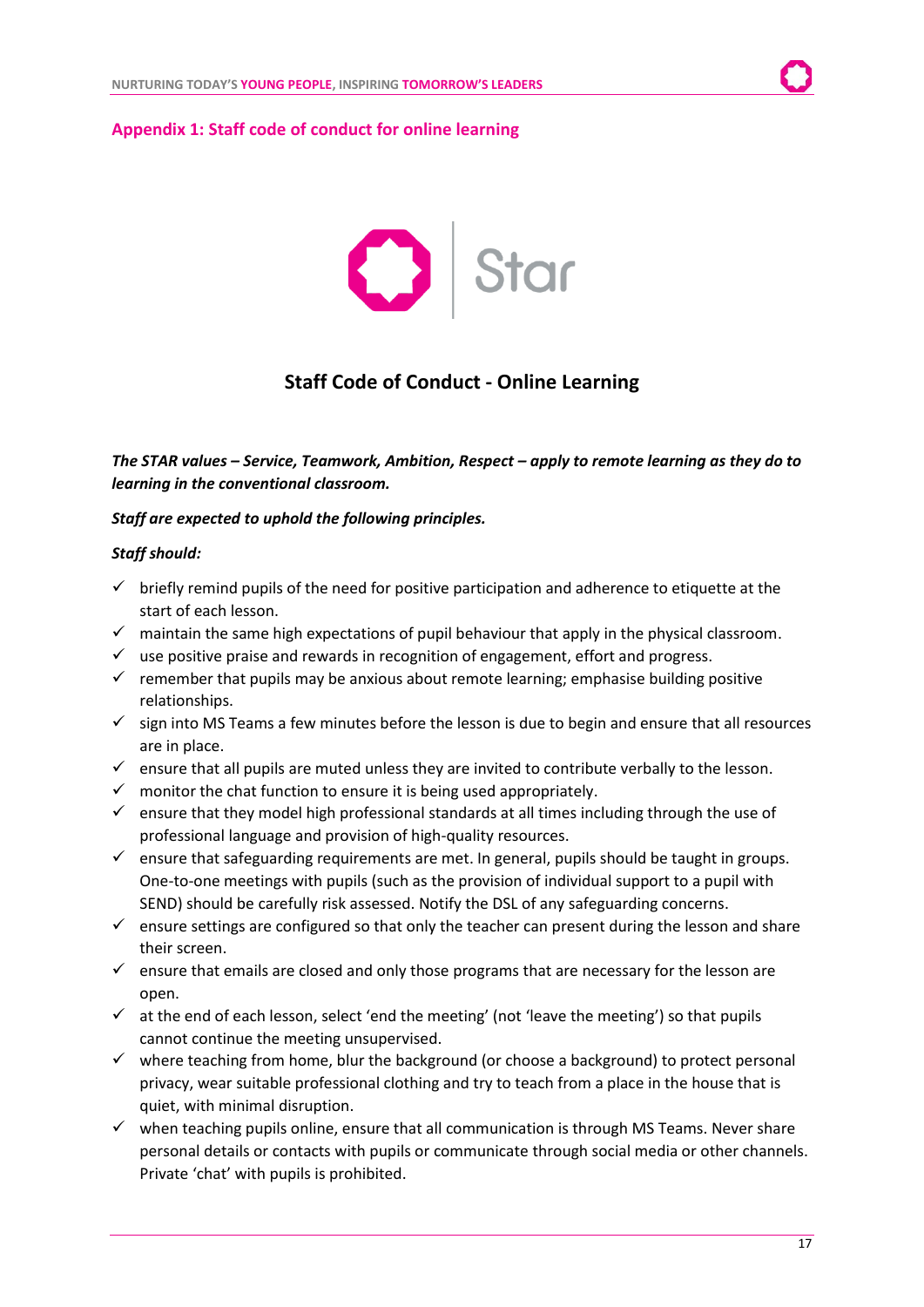#### <span id="page-17-0"></span>**Appendix 2: Parent code of conduct for online learning**



## **Parent Code of Conduct - Online Learning (Primary Setting)**

*When pupils are learning remotely, they are joining 'live' lessons. Their teachers may be streaming the lesson from school or from another location, depending on the circumstances. Our expectation is that pupils continue to follow the full curriculum, attending lessons every day and participating fully. We expect pupils to behave respectfully and work hard. We value your support in ensuring that your child learns safely and helps to keep others safe.* 

#### *Parents are expected to uphold the following principles.*

#### *As a parent/carer I will:*

- $\checkmark$  ensure, as far as possible, that my child can access their online lessons in a quiet environment.
- $\checkmark$  support my child's personal organisation so that they attend lessons punctually, in accordance with their timetable.
- $\checkmark$  where possible, be situated where I can see/hear my child's online lessons.
- $\checkmark$  encourage my child to participate fully in online lessons and to complete independent work set by the teachers.
- $\checkmark$  ensure that no element of an online lesson is recorded by my child, myself or family members.
- $\checkmark$  not try to communicate with the class teacher during an online lesson as this will disrupt the learning of all pupils in the class.
- $\checkmark$  avoid making any comments, or sharing any material, on social media that could identify my child, their school or staff.
- $\checkmark$  ensure that my child takes care of any equipment that they have been loaned by the school and uses it only for the intended purposes.
- $\checkmark$  report any concerns that I have about my child's learning with appropriate staff at the school.